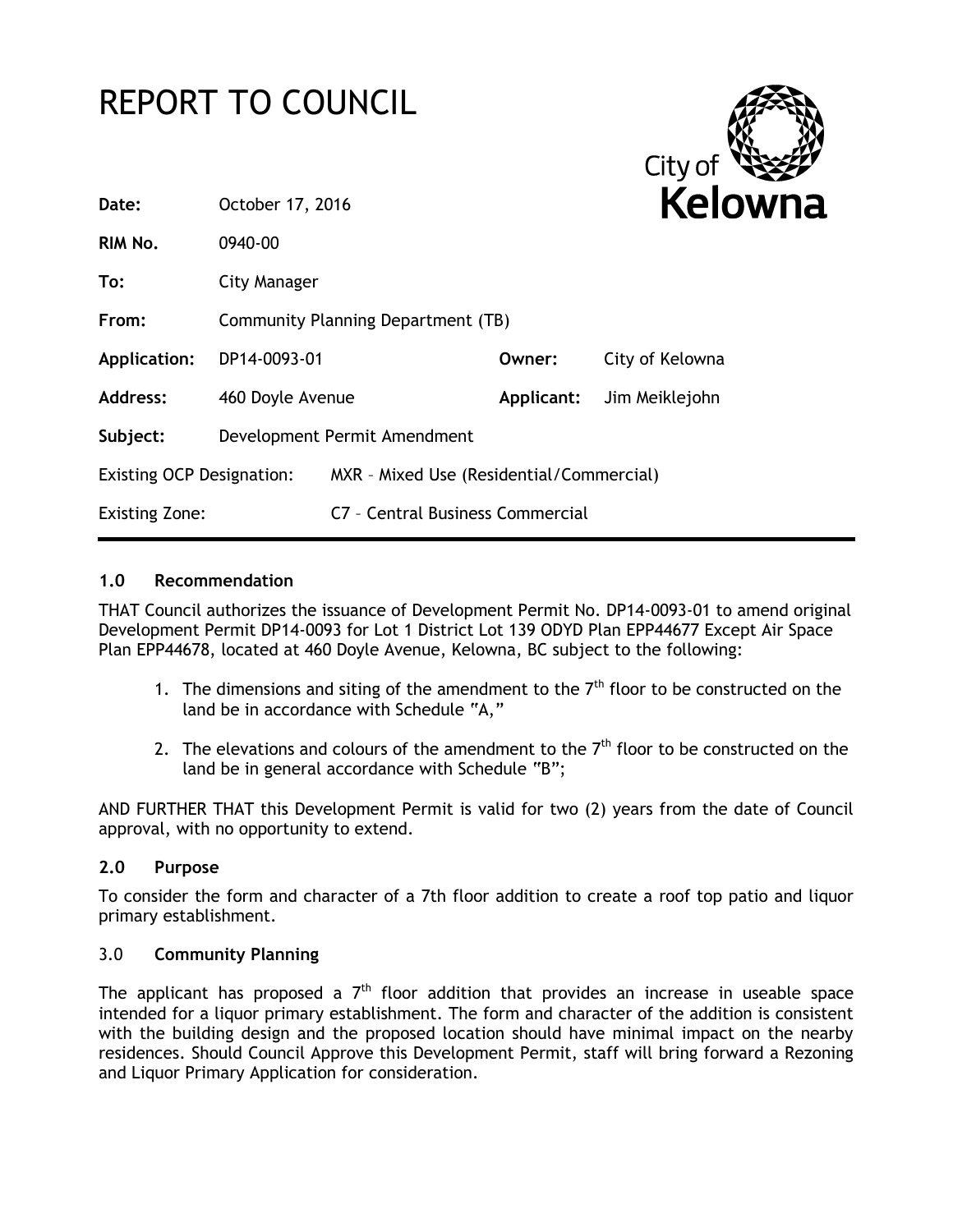#### **4.0 Proposal**

#### 4.1 Background

The Okanagan Centre for Innovation received a Development Permit in 2014 for a six-storey commercial building with a public amenity outdoor roof-top space and a small warming catering kitchen. The majority of the enclosed area on the  $7<sup>th</sup>$  floor was for mechanical, storage, and stairwells.

#### 4.2 Project Description

The proposed changes to the roof top space involve eliminating a storage room and expanding the catering warming and prep area in order to create a liquor primary establishment. The main kitchen area will still be located on an alternate floor. The siting of the indoor roof-top space is on the east side which should assist in minimizing any noise from the outdoor patio area which is situation on the west side.

The form and character of the space is consistent with the original building design, utilizing cedar cladding to provide warmth in materials and black anodized metal trimming which will provide accent colour. The height of the rooftop space has been designed low to provide a human scale while offering weather protection, and does not change the initial height of the building.

The initial rooftop landscaping will be maintained with a combination of trees, fireplaces, and small lounge areas. The internal addition is 51.2  $m^2$  and does not trigger any additional parking requirements, nor does it have any impact on the previous setbacks, heights, or variances approved to the initial Development Permit DP14-0093.

#### 4.3 Site Context

The Okanagan Centre for Innovation is located on Doyle Avenue adjacent to the Kelowna Public Library and across Ellis from "The Madison" residential units.

| <b>Orientation</b> | <b>Zoning</b>                    | <b>Land Use</b>                  |
|--------------------|----------------------------------|----------------------------------|
| North              | C7 - Central Business Commercial | Public Library                   |
| East               | C7 - Central Business Commercial | Mixed Use Residential/Commercial |
| South              | P1 - Major Institutional         | Memorial Arena                   |
| West               | P1 - Major Institutional         | <b>RCMP Detachment</b>           |

Specifically, adjacent land uses are as follows:

**Subject Property Map:** 460 Doyle Avenue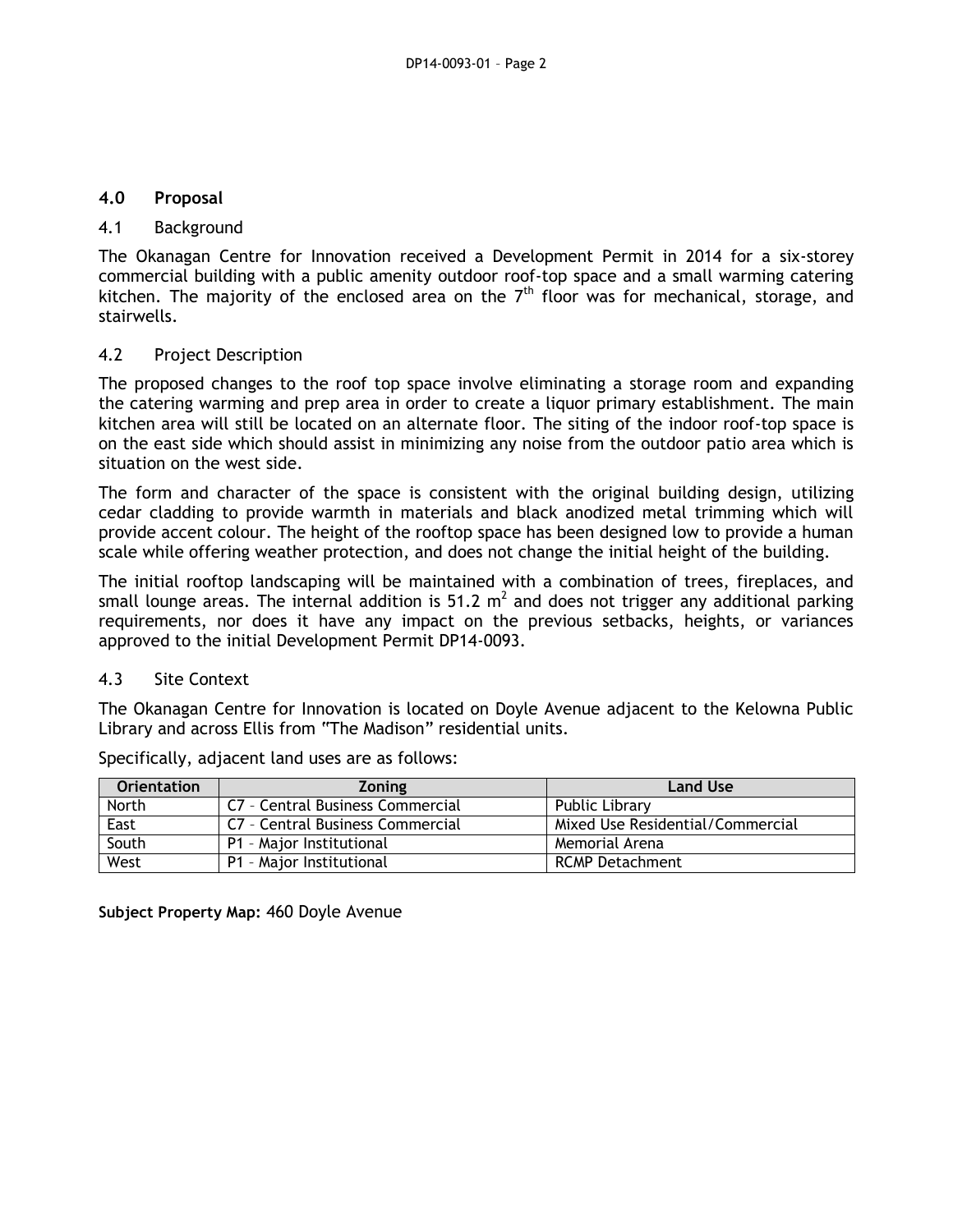

#### 4.4 **Zoning Analysis Table**

| <b>Zoning Analysis Table</b>    |                             |                               |  |  |
|---------------------------------|-----------------------------|-------------------------------|--|--|
| <b>CRITERIA</b>                 | <b>C7 ZONE REQUIREMENTS</b> | <b>PROPOSAL</b>               |  |  |
| <b>Existing Lot Regulations</b> |                             |                               |  |  |
| Lot Area                        | $200.00 \text{ m}^2$        | 2025.00 $m2$                  |  |  |
| Development Regulations         |                             |                               |  |  |
| Floor Area Ratio                | 9.0                         | 4.9                           |  |  |
| Height                          | 44.0 m                      | 6 storeys / $30 \text{ m}$    |  |  |
| <b>Other Regulations</b>        |                             |                               |  |  |
| Minimum Parking Requirements    | 128 stalls                  | Cash-in-lieu already provided |  |  |
| <b>Bicycle Parking</b>          | 16 Class I<br>48 Class II   | 16 Class I<br>48 Class II     |  |  |

#### **5.0 Current Development Policies**

5.1 Kelowna Official Community Plan (OCP)

#### **Development Process**

**Compact Urban Form.**<sup>1</sup> Develop a compact urban form that maximizes the use of existing infrastructure and contributes to energy efficient settlement patterns. This will be done by increasing densities (approximately 75 - 100 people and/or jobs located within a 400 metre walking distance of transit stops is required to support the level of transit service) through

<sup>1</sup>  $1$  City of Kelowna Official Community Plan, Policy 5.3.2 (Development Process).